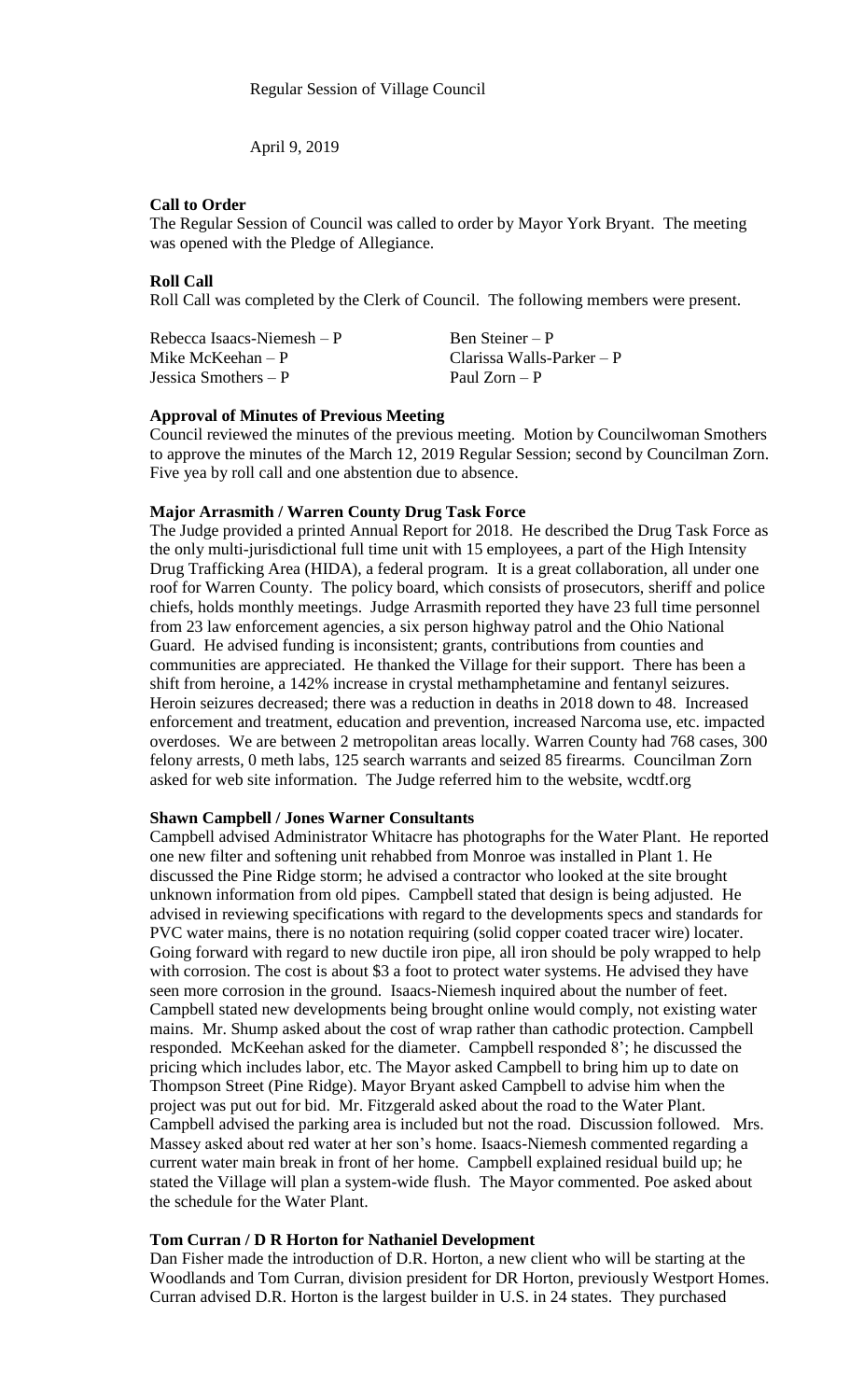26 lots, 5 homes under construction now. He stated there are 60 more lots coming on later this year; they are now building on left over lots. The homes range from \$229,000 to \$249,000. Councilman McKeehan inquired about the types of homes being built. Horton advised the large ranch is 1400+ square feet around Alpine Heights and the 2 story is around 2400 square feet. There are 23 additional lots, and there will be a model home. They build specification homes.

### **Andy McMahon / Little Miami Youth Football & Cheer Organization**

McMahon, representing the board, discussed Thornton Park maintenance, regular mowing, clearing, regrading, gutters, power washing, cleaning and gravel parking. He advised they wish to upgrade bleachers, steps, toilets, fencing and playground next year and lighting. The board wants to extend the lease to 5-10 years to justify \$30,000 in spending for the Little Miami Youth Football and Cheer. The land belongs to the Village and is rented by Little Miami Youth Football and Cheer for \$1 per year. The Mayor stated concerns were raised about fishing at the park; gates were locked and one resident's car was locked inside. He stated he would like to have Public Works crew open the gates in the morning and the Police lock them at night. McMahon stated they had a concern due to vandalism; he stated furniture and othe trash was dropped off. The Mayor stated the Village would work on catching dumpers. Mayor Bryant stated a lot of elderly persons want to fish there. Poe asked if the group wanted to extend the original lease or write a new one. Discussion followed. McMahon stated reseeding the fields is a cost and theft, a liability. Solicitor Kaspar stated he would like to work on it with the Administrator and report back. Isaacs-Niemesh asked if the organization had security. McMahon responded. Discussion followed.

## **JoAnn Rizhallah & Dick Feldman / Friends of Little Miami State Park**

Feldman stated he was a board member of Friends of Little Miami State Park, and was working with the Village Administrator regarding painting lines on the Bike Trail at Mill Street and Front Street. Administrator stated Route 123 (Mill Street) is very dangerous for bikers and needs striping and a sign indicating Bike Crossing. Mayor Bryant commented. Village Administrator Whitacre stated she was concerned about drivers and riders. Discussion followed.

Joann reported on the 40<sup>th</sup> Anniversary of the Little Miami State Park event taking place on September 28-29, 2019. The Bike Ride starts in Cincinnati to Xenia and return. Morrow is a mid-point for the ride and is being asked to serve as a lunch stop on Saturday. In Morrow, vendors would be along the Bike Trail; she stated she was looking at something healthy and environmental. Tracy Shump stated she was looking at a box lunch for Saturday. Sunday's activities will be at Morgan's. The Mayor advised the Village would help as much as it could. Rizhallah asked about sanitation. The Mayor stated we have restrooms and drinking fountains. Rizhallah advised there would be a planning meeting at Sugar Run Grill at 5pm to 7pm the following Thursday (April 18) and provided a flyer. Councilwoman Walls-Parker asked what vendors were planned. Feldman mentioned sports and environmental. He stated the police should be included for road safety. Discussion followed. The website for the organization is *www.littlemiamistatepark.org*.

### **Melissa Clark / Ohio Department of Natural Resources**

Clark introduced herself as the Park Manager for Little Miami State Park. She stated Morrow is a central spot on the trail and clean up and sprucing is needed. Clark advised she met with local folks regarding clean up and is willing to provide supplies for a community clean-up. Trees are damaging the pavement. Isaacs-Niemesh asked which trees, the ones we just trimmed. Clark stated the pear trees need to be removed; she will work with the Tree Board to help make decisions. Mayor Bryant inquired about the bridge painting. Clark stated at Mile Marker 29, repair is starting in two weeks. They are taking care of it. Mayor Bryant explained the pear trees were donated and advised who donated them. Isaacs-Niemesh asked who will pay to replace new trees. Clark stated she will work with the Village; there are 50 trees. Police Chief Kilburn advised he donated his service previously and dug every hole for those trees. Administrator Whitacre stated ODNR wouldn't pay for the bricks. Clark stated ODNR would help with tree replacement. Mrs. Massey asked if a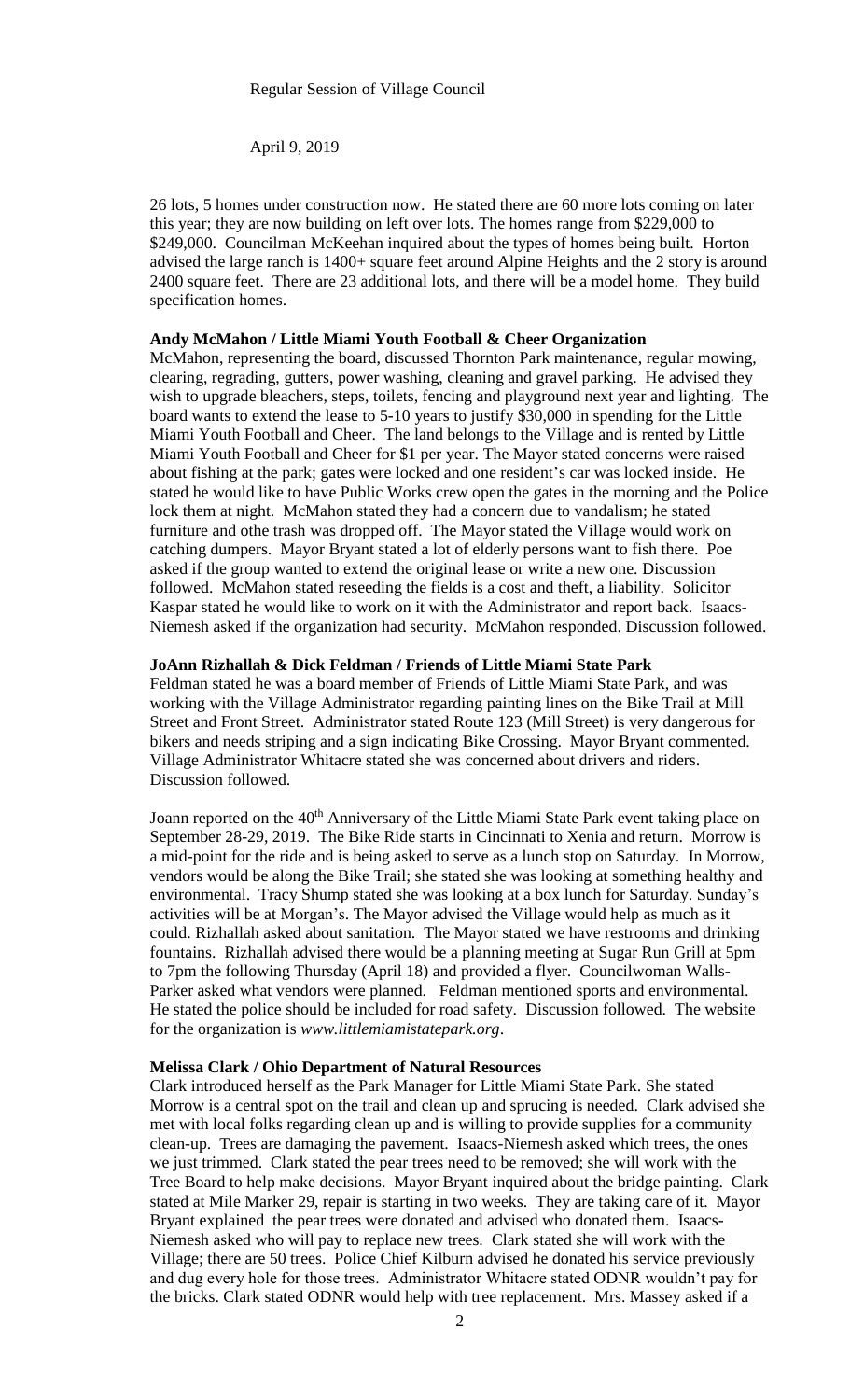specialist was consulted. Mrs. Shump stated several trees were buckling the pavement. Chief Kilburn stated ODNR hasn't come to do maintenance in the past. Poe commented on Public Works employees' time spent weeding. Clark advised the surface condition is her concern; she will work with the Village. Discussion followed regarding blacktop repair and the pear trees.

Judy Neal advised the Tree Board met on April 8, 2019 with the Village Administrator. We will be planting a new tree at Veterans Park on April 11, 2019. She reported Tree City Awards Ceremony will be held in Centerville on April 26. Neal stated the Tree Board recommends the trees in question stay. She advised she walked the trail and asphalt is cracking. Clark asked if there was an agreement in place when the trees were planted. Zorn commented regarding the pear trees and the blacktop repair. He asked if the Village had a say in the replacement. Clark responded yes.

#### **Reports / Legislation from Village Officials**

Reports provided to Council included Mayor's Court Report and Bank Reconciliation, Village Fiscal Revenue Status by Fund Summary, Bank Reconciliation and Disbursements

Mayor Bryant reported the Village does not yet have a new police officer. We may have a new officer in May after the Chief's approval of good candidate.

Councilwoman Jessica Smothers thanked Walls-Parker for Hawk Foundation doing the Easter Egg Hunt. She stated she would like to try a free book library in the park and described how it would appear. She stated she would take care of the registration after input from Council. Smothers stated there are grants available.

Walls-Parker discussed Community Service. She advised she talked with David Patton with the Christian Community Fellowship Church about staining the flower pots. Pastor David Patton stated the church would love to help with chores and donate. He requested a to-do list. Mayor Bryant stated he didn't know if Thompson planned to work on the flower pots this year. The Mayor spoke of the rear of the Plaza Shopping Center.

Isaacs-Niemesh stated the road could be restriped for more parking near Poe's and Bocklett's where the triangles are near the bike racks. Poe explained the original reasoning for the parking. Shawn Campbell advised the angled parking kept you from backing out in front of a street. Poe stated the bike rack was installed to protect the posts for a reason. The Mayor stated the junk cars on Main Street should be moved. Discussion followed.

Administrator Caroline Whitacre reported a grant for Knollwood and Radford was submitted for \$198,000. She advised it's a small government grant and the competition is statewide. Regarding Todd's Fork Reserve, she stated Campbell of Jones Warner got some bids. Discussion followed. Councilman Steiner asked if one of the companies did the work on the curve on Blackhawk Road. Walls-Parker and Isaacs-Niemesh commented on the work. Campbell advised the Village has a one year maintenance agreement on that work. Whitacre asked if Council wished to move ahead. Campbell advised the company can improve and rework the road in question; the time of year and bad weather caused the current problem. Steiner asked if a bid could be secured from Mt. Pleasant. McKeehan recommended 1  $\frac{1}{2}$ " rather than 2" because of the grinding needed at the driveways. Campbell commented on the 3 driveways. Discussion followed. Isaacs-Niemesh wished to get a bid from a fourth company. Campbell discussed Cox Paving, now Fillmore Construction. He advised he would secure another bid. Isaacs-Niemesh requested the matter tabled. He advised he would take a look at it. Discussion followed.

Mayor Bryant stated we have created a swamp between Morrow Blackhawk and Todd's Fork; it needs draining. Campbell stated he would look into it and talk with the developer. He advised they have been responding well. He stated he would speak with Dan Fisher. He advised one culvert was replaced.